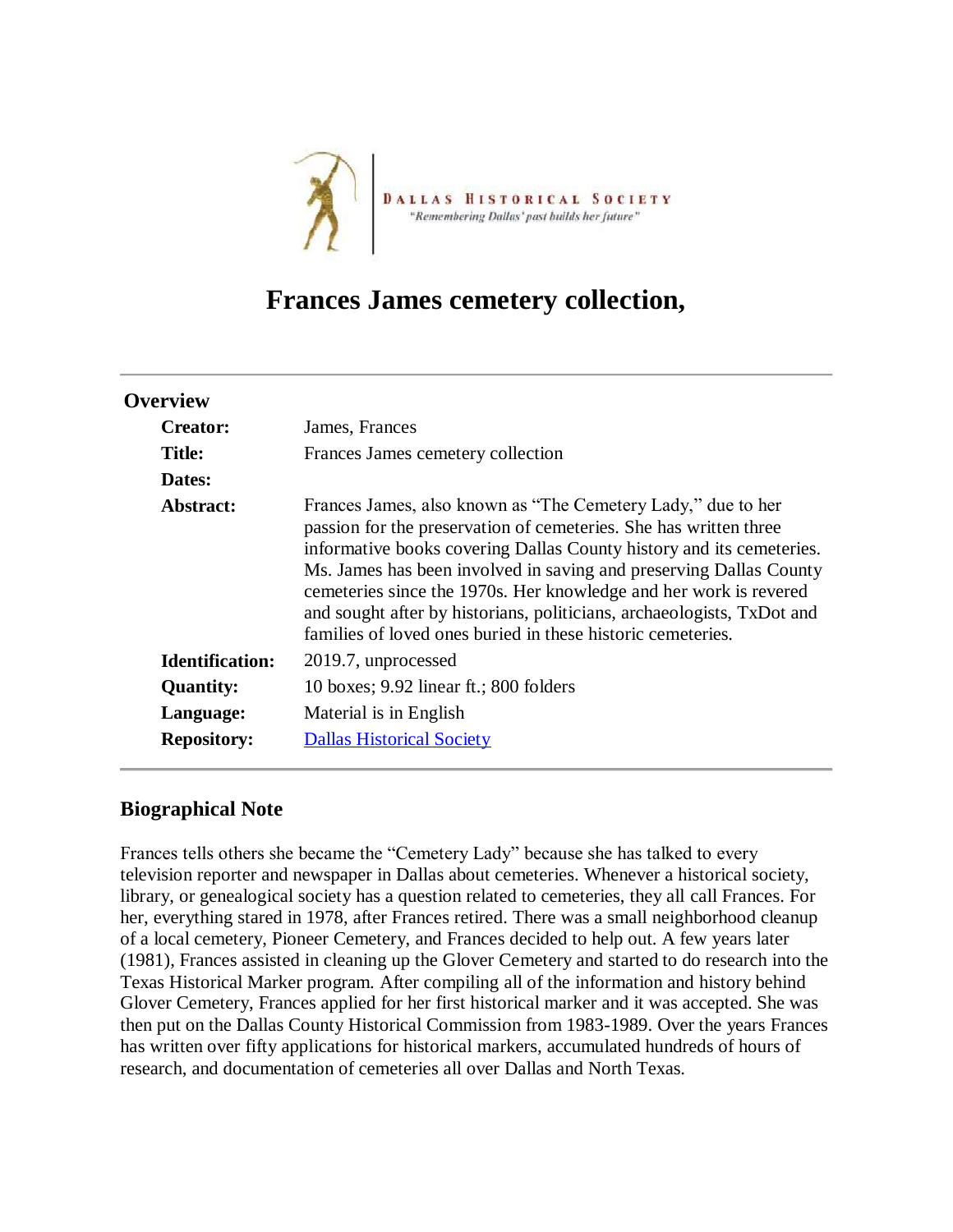When the city of Dallas wanted to expand the convention center, it was thanks to Frances James and her research that archeologists were called in to recover the remains of 15 citizens of Dallas who were reburied in another part of the cemetery. Dallas Pioneer Park Cemetery is secure today and was named a landmark in May of 2002. Protecting cemeteries became James' life work, largely because, as she puts it, no one else was doing it. Through the various media outlets, publicity was key in enforcing these laws and protecting the cemeteries. Dallas County alone has over 200 cemeteries, each with their own histories and stories. Frances James has helped countless cemetery associations and historical organizations not only provide upkeep for local cemeteries, but also to gain their historical markers. In doing so, she amassed a massive collection of research files, and even wrote three books on Dallas cemeteries. Her historic cemetery tours are always a favorite of guests who participate in the Dallas Historical Society's Historic City Tours program. Her last tour was in 2011.

Sources: Sources: Samantha Dodd, Dallas Historical Society.

https://www.smudailycampus.com/news/freedmans-cemetery-has-a-history-as-complicated-asits-buried-members

http://drgraveyard.com/books/

#### **Scope and Contents Note**

Collection is comprised of maps, correspondence, notes, newspaper clippings, printed material, research, historical marker information, Historical Commission correspondence, United Confederate Veterans and Civil War cemeteries, and cemetery management.

#### **Arrangement of the Collection**

The collection is organized into one series. The collection is unprocessed and folders were left the way they were found box. The box list is the order they are currently in. Box number is on lid.

Series 1: Cemeteries

#### **Restrictions**

#### **Access Restrictions**

Collection is open for research use.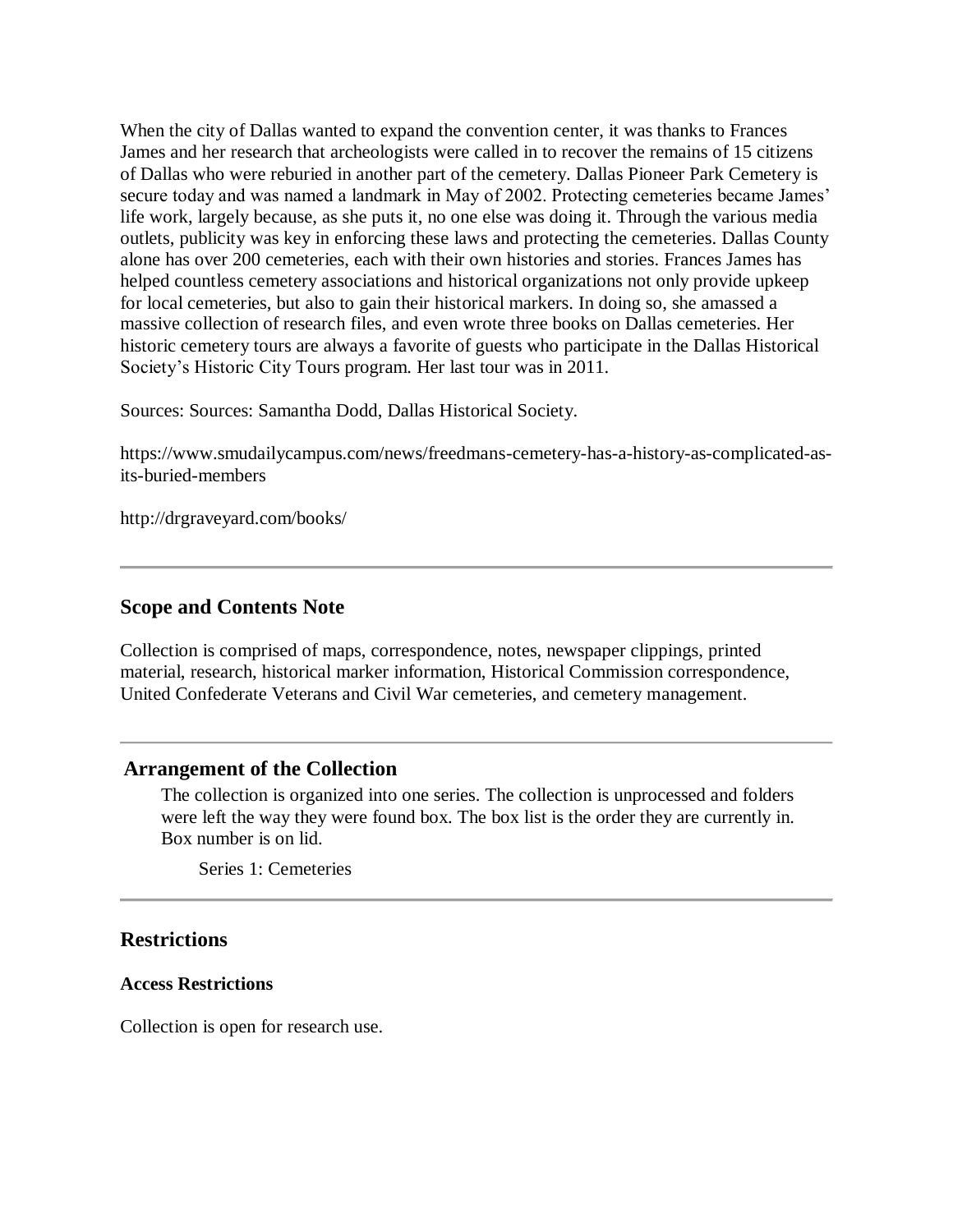#### **Publication Rights:**

Permission to publish materials must be obtained from the staff of the Dallas Historical Society.

#### **Copyright Statement:**

It is the responsibility of the user to obtain copyright authorization.

#### **Sensitive Material Statement:**

Manuscript collections and archival records may contain materials with sensitive or confidential information that is protected under federal or state right to privacy laws and regulations. Researchers are advised that the disclosure of certain information pertaining to identifiable living individuals represented in this collection without the consent of those individuals may have legal ramifications for which the Dallas Historical Society assumes no responsibility.

#### **Index Terms**

This collection is indexed under the following terms.

#### **Subjects**

Cemeteries -- Texas

#### **Subjects (Organizations)**

Historical Commission -- Texas United Confederate Veterans – Dallas, Texas Civil War cemeteries – Dallas, Texas Texas Historical Marker program

#### **Alternate names**

Historical Manuscripts Collection

## **Related Material**

L.2013.19.2-L.2013.19.4; L.2018.1.944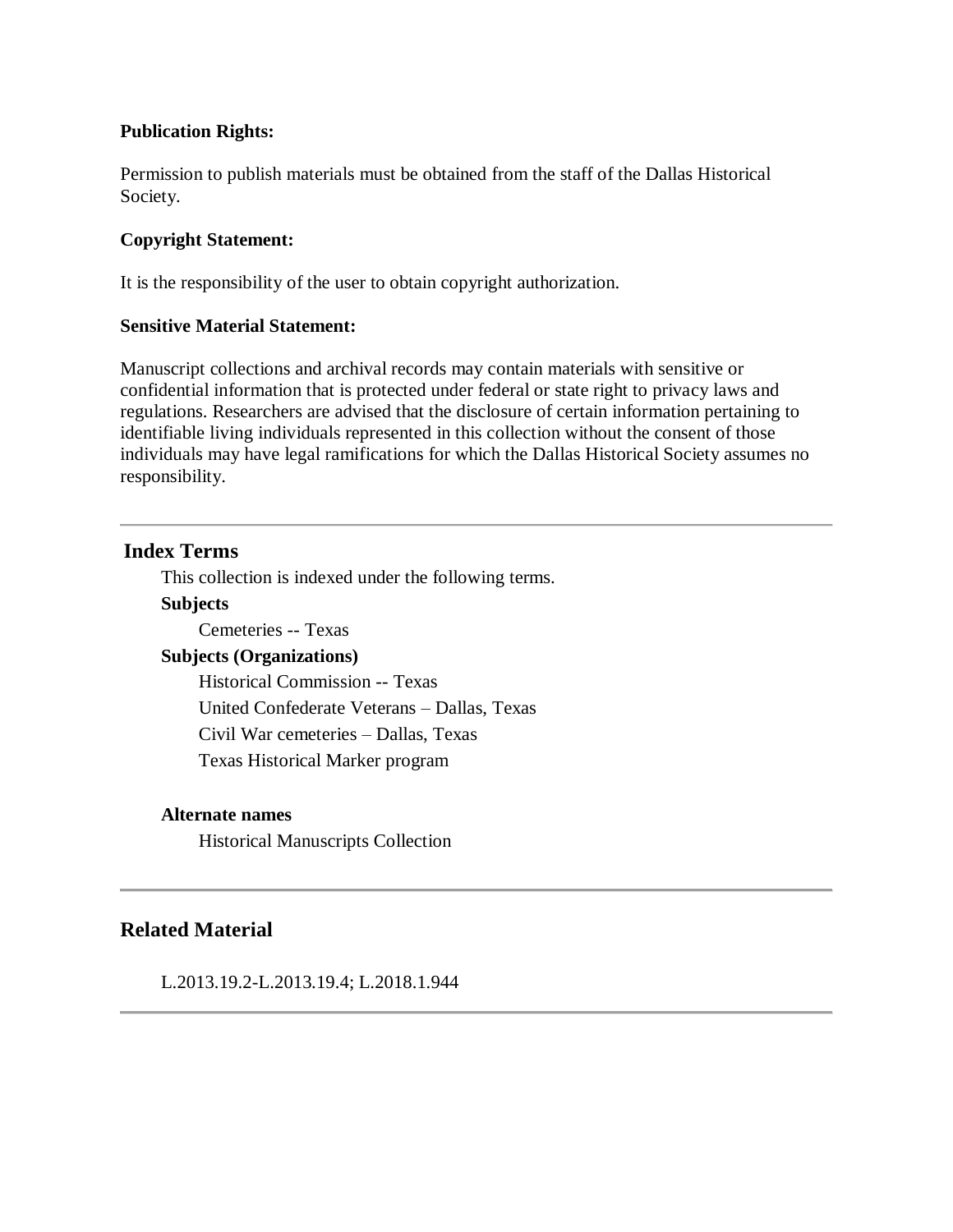## **Administrative Information**

#### **Preferred Citation**

Collection of the Dallas Historical Society, Frances James cemetery collection.

## **Acquisition Information**

Gift of Frances James.

# **Detailed Description of the Collection**

## **Series 1: Cemeteries, 10 boxes; 9.92; 800 folders**

| <b>Box</b>     |                                                                                                                                                                                      |
|----------------|--------------------------------------------------------------------------------------------------------------------------------------------------------------------------------------|
| $\mathbf{1}$   | American Memorial, Anderson, Bailey, Beeman, Bethel, Big A, Big<br>Spring, Blewett, Alice Brown, Buckner Bullock, Calvary Hill, Cameron,<br>Carver,                                  |
|                | Each folder in this box has been accessed and processed.                                                                                                                             |
| <b>Box</b>     |                                                                                                                                                                                      |
| $\overline{2}$ | Coats, Cochran Chapel, Confederate, Cottonwood, Cox, Crawford, Crown<br>Hills, Dallas City, Daniel, Edgewood, El Cemento Grande.                                                     |
| <b>Box</b>     |                                                                                                                                                                                      |
| 3              | Elam, Elmwood, Emanu-El, Ferris, Fields, Fishtrap/La Reunion, Five<br>Mile, Fletcher.                                                                                                |
| <b>Box</b>     |                                                                                                                                                                                      |
| $\overline{4}$ | Forest Lawn, Frankford, Freedman, Fuget, Garland Memorial, Garvin.                                                                                                                   |
| <b>Box</b>     |                                                                                                                                                                                      |
| 5              | Garvin, Glover, Greenwood, Grove Hill, Haley, Harrington.                                                                                                                            |
| <b>Box</b>     |                                                                                                                                                                                      |
| 6              | Haught, Honey Springs, Horton, Housley, Hutchins, Jordan Height,<br>Keenan, Kinnard, Kings Daughters, Kit, Kleburg, Lagow, Ledbetter, Lee,<br>Letot, Lincoln, Lisbon, Little Bethel. |
| <b>Box</b>     |                                                                                                                                                                                      |
| 7              | Longcreek, Lanley, Lyon, Marsh, McCombs, McCree, McKinney,<br>McShan, Merrells, Mesquite, Miller, Motley, Mt. Auburn, Mt. Calvary,<br>Mission Baptist, Myers, L. Butler Nelson.      |